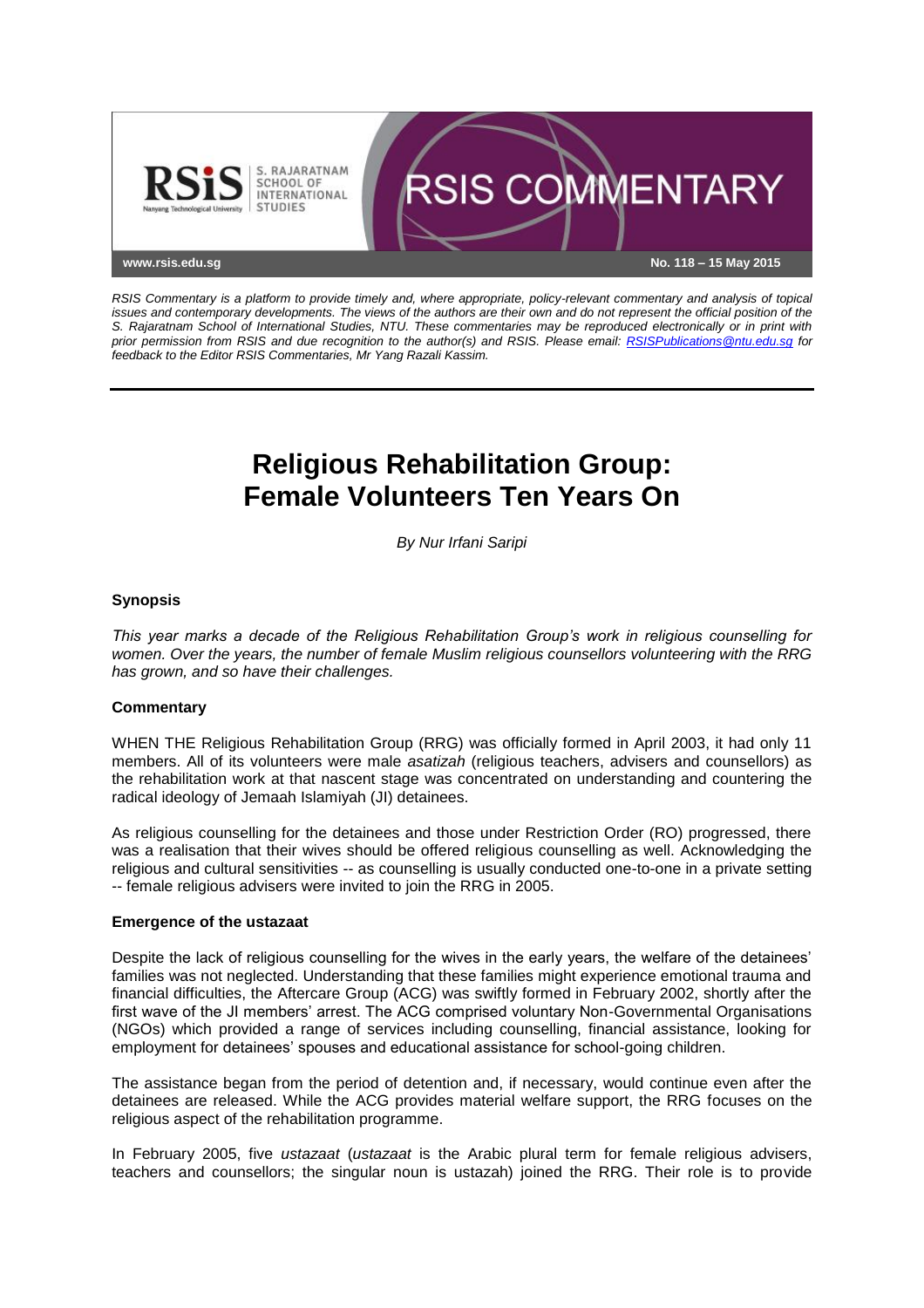emotional support and religious counselling to the wives of both JI detainees and former JI detainees under RO. Four more *ustazaat* have since joined the RRG, which currently has a total of 36 religious clerics among its members.

## **Importance of religious counselling and aftercare for wives**

Although the JI members' wives were not detained, they should be equipped with a rightful understanding of the religion as they might have been influenced ideologically by their husbands. With religious guidance, they will then impart the right teachings to their children and help to minimise the latter's resentment.

Engaging the families by effectively challenging the radical ideology and replacing it with the true understanding of Islam that teaches peace and moderation will also undermine their sympathy towards and support for extremism. The counselling process has yielded positive results over the years. Some of the wives have themselves requested for religious counselling from the RRG.

The religious rehabilitation and aftercare programmes offered are evidence that the community embraces the families as part of their own, neither discriminating against them nor stigmatising them. Most importantly, it is an effort to prevent a regeneration of extremists.

The role of the *ustazaat* of the RRG is not only confined to giving counselling. As part and parcel of the RRG's effort in countering radicalisation, they are also involved in giving talks at seminars, forums and various other platforms on the work of the RRG and the threat of radical ideology. The RRG ustazaat play a crucial role in fostering social cohesion in Singapore's multi-racial and multi-religious society.

## **Challenges facing RRG**

There are three key challenges confronting the RRG. Firstly, the group needs to keep abreast of the changing terrorism landscape. After the two waves of arrests in 2001 and 2002, the JI network in Singapore had been dismantled. Out of the 66 that have been detained since 2001, more than fourfifths have been released. As years go by, the threat of terrorism has changed from being al-Qaeda/JI-centric to one focused on the self-styled Islamic State in Iraq and Greater Syria (ISIS).

In Singapore, two families had travelled to Syria to join the conflict. Several Singaporeans had also intended to travel to Syria or expressed interest to join the fight. The RRG has been observing the ISIS phenomenon and studying its ideology so as to be able to counter it effectively.

The RRG has in fact produced two public education pamphlets, The *Syrian Conflict* and *The Fallacies of ISIS Islamic Caliphate* to raise awareness of the ISIS threat and to debunk the ISIS' self-proclaimed caliphate. The second pamphlet comes in English, Malay, Chinese and Tamil versions and these have been distributed to the mosques. Several educational institutions have also requested them. In addition the RRG has produced short video clips and posted them online to counter the ISIS narratives.

Secondly, it is important to recruit young *ustazaat* as the RRG prepares for the next generation of clerics to continue counselling people radicalised by narratives such as that of ISIS. Thirdly, a small segment of the community remains sceptical of the RRG. To address this, it tirelessly conducts community outreach programmes to raise awareness of its work.

## **RRG's motivations**

In spite of the challenges, the RRG has not allowed the spirit of altruism of the group to wane. On the contrary, members have been even more motivated to carry on the voluntary work. The *ustazaat* find the counselling sessions rewarding, especially when they witness a positive change in the behaviour and thinking of the ladies they have counselled.

They perceive their work with the RRG fulfilling on both the spiritual and patriotic levels. Spiritually, it is a form of *da'wah* (missionary work) and *ibadah* (act of worship). They are also aware that the